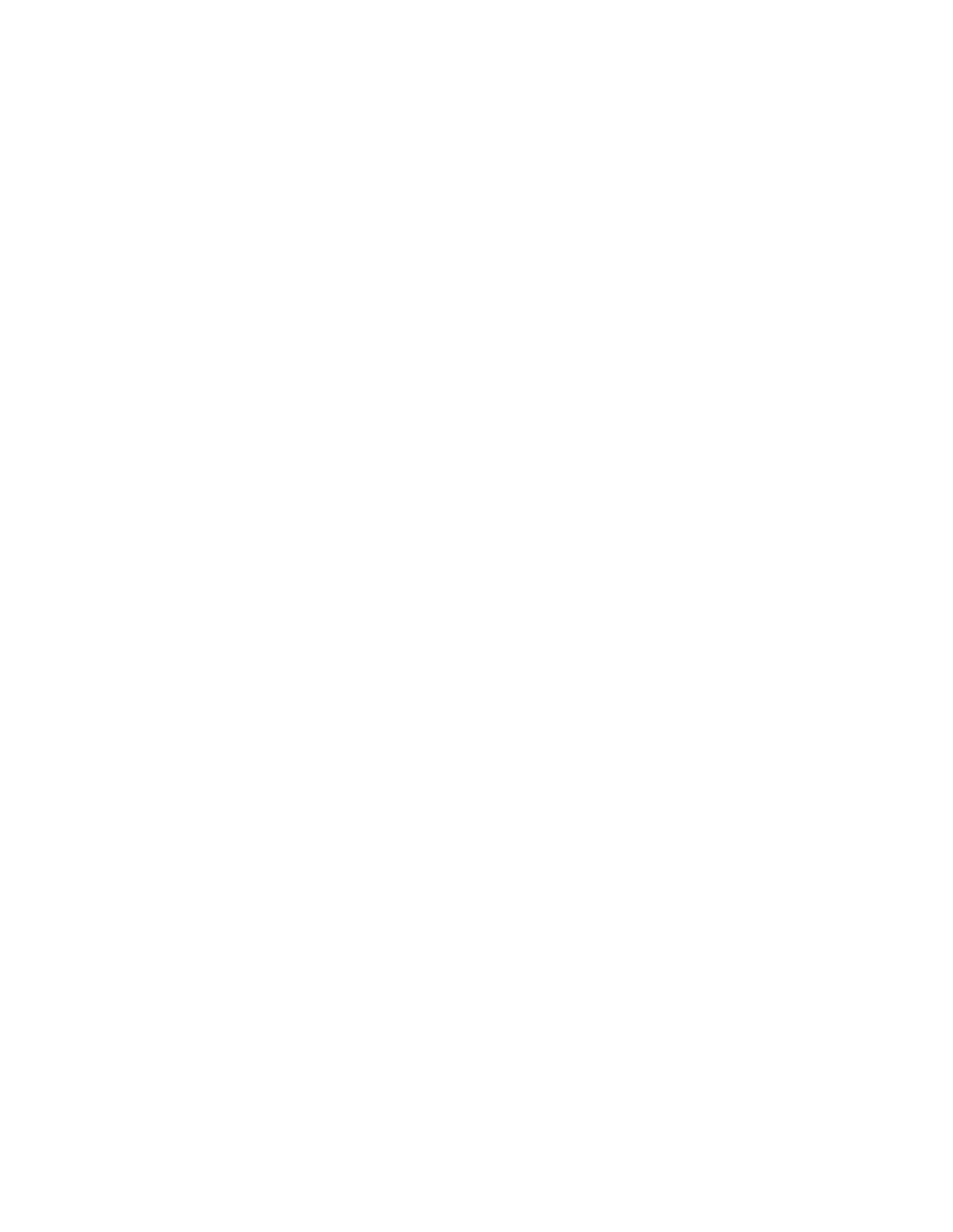## CHC-4Base-Scorecard:CHC077-06-29-16-CHC9@ CIN2 \*WP:Hendricks-LP:Reed-Sv: -CHCrec51-26-RizzoisTopContributorinCHCwin



|                  |      |          |              |                  |    | CHC - 4BaseScore - Player 4Score by Batting Order                                                                         |    |   |                |              |    |  |  |
|------------------|------|----------|--------------|------------------|----|---------------------------------------------------------------------------------------------------------------------------|----|---|----------------|--------------|----|--|--|
|                  |      |          |              |                  |    | CHC077 - 06-29-16 - CHC 9 @ CIN 2<br>WP: Hendricks - LP: Reed - Sv: - CHC rec 51-26 - Rizzo is Top Contributor in CHC win |    |   |                |              |    |  |  |
|                  |      |          |              | <b>Bat Order</b> |    |                                                                                                                           |    |   |                |              |    |  |  |
| Player           | Team | Position | $\mathbf{1}$ | $\overline{2}$   | 3  | 4                                                                                                                         | 5  | 6 | $\overline{7}$ | 8            | 9  |  |  |
| <b>Rizzo</b>     | CHC  | 1B       |              |                  | 15 |                                                                                                                           |    |   |                |              |    |  |  |
| <b>Russell</b>   | CHC  | SS       |              |                  |    |                                                                                                                           |    |   | 14             |              |    |  |  |
| Almora           | CHC  | CF       |              |                  |    |                                                                                                                           |    |   |                |              | 10 |  |  |
| <b>Baez</b>      | CHC  | 2B       |              |                  |    |                                                                                                                           | 10 |   |                |              |    |  |  |
| <b>Szczur</b>    | CHC  | LF       |              |                  |    |                                                                                                                           |    | 9 |                |              |    |  |  |
| Zobrist          | CHC  | RF       | 9            |                  |    |                                                                                                                           |    |   |                |              |    |  |  |
| <b>Bryant</b>    | CHC  | 3B       |              | 8                |    |                                                                                                                           |    |   |                |              |    |  |  |
| Contreras        | CHC  | С        |              |                  |    | $\overline{7}$                                                                                                            |    |   |                |              |    |  |  |
| <b>Hendricks</b> | CHC  | P        |              |                  |    |                                                                                                                           |    |   |                | $\mathbf{3}$ |    |  |  |
| <b>Edwards</b>   | CHC  | P-Rel    |              |                  |    |                                                                                                                           |    |   |                | $\mathbf{0}$ |    |  |  |

Scorecard Sponsored By



**GO** - Meal and Fitness Tracker By Iolo

https://itunes.apple.com/us/app/go-meal-and-fitness-track-er/id785910082?mt=8

| CHC - 4Score Box - Player Totals<br>CHC077 - 06-29-16 - CHC 9 @ CIN 2<br>WP: Hendricks - LP: Reed - Sv: - CHC rec 51-26 - Rizzo is Top Contributor in CHC win |               |                         |                |                |                 |                     |                  |                |                      |  |  |
|---------------------------------------------------------------------------------------------------------------------------------------------------------------|---------------|-------------------------|----------------|----------------|-----------------|---------------------|------------------|----------------|----------------------|--|--|
| Player                                                                                                                                                        | Team Position | Batting<br>Order<br>Nbr | Credit For Run | PA Bases       | <b>BR</b> Bases | <b>Bases Pushed</b> | Player 4Score    | Appearances    | Productivity<br>Rate |  |  |
| Rizzo                                                                                                                                                         | CHC 1B        | 3                       | 3              | $\overline{4}$ | $\mathbf 0$     | 8                   | 15               | 5              | 3.000                |  |  |
| Russell                                                                                                                                                       | CHC SS        | $\overline{7}$          | $\mathbf{1}$   | 6              | 2               | 5                   | 14               | 5              | 2.800                |  |  |
| Almora                                                                                                                                                        | CHC CF        | 9                       | $\mathbf{1}$   | 5              | $\mathbf 0$     | $\overline{4}$      | 10               | $\overline{4}$ | 2.500                |  |  |
| Baez                                                                                                                                                          | CHC 2B        | 5                       | $\mathbf{1}$   | $\overline{4}$ | 3               | 2                   | 10               | 5              | 2.000                |  |  |
| Szczur                                                                                                                                                        | CHC LF        | 6                       | $\mathbf{1}$   | $\overline{2}$ | $\overline{4}$  | 2                   | $\boldsymbol{9}$ | 5              | 1.800                |  |  |
| Zobrist                                                                                                                                                       | CHC RF        | $\mathbf{1}$            | $\mathbf 0$    | 3              | 6               | $\mathbf 0$         | 9                | 5              | 1.800                |  |  |
| <b>Bryant</b>                                                                                                                                                 | CHC 3B        | $\overline{2}$          | 0              | 3              | 3               | $\overline{2}$      | 8                | 5              | 1.600                |  |  |
| Contreras                                                                                                                                                     | CHC C         | $\overline{4}$          | $\mathbf{1}$   | 2              | 2               | 2                   | $\overline{7}$   | 5              | 1.400                |  |  |
| Hendricks                                                                                                                                                     | CHC P         | 8                       | $\mathbf{1}$   | $\Omega$       | $\Omega$        | 2                   | 3                | $\overline{4}$ | 0.750                |  |  |
| Edwards                                                                                                                                                       | CHC P-Rel     | 8                       | 0              | $\mathbf 0$    | $\mathbf 0$     | $\mathbf 0$         | $\pmb{0}$        | $\mathbf{1}$   | 0.000                |  |  |
| <b>Totals</b>                                                                                                                                                 |               |                         | 9              | 29             | 20              | 27                  | 85               | 44             | 1.932                |  |  |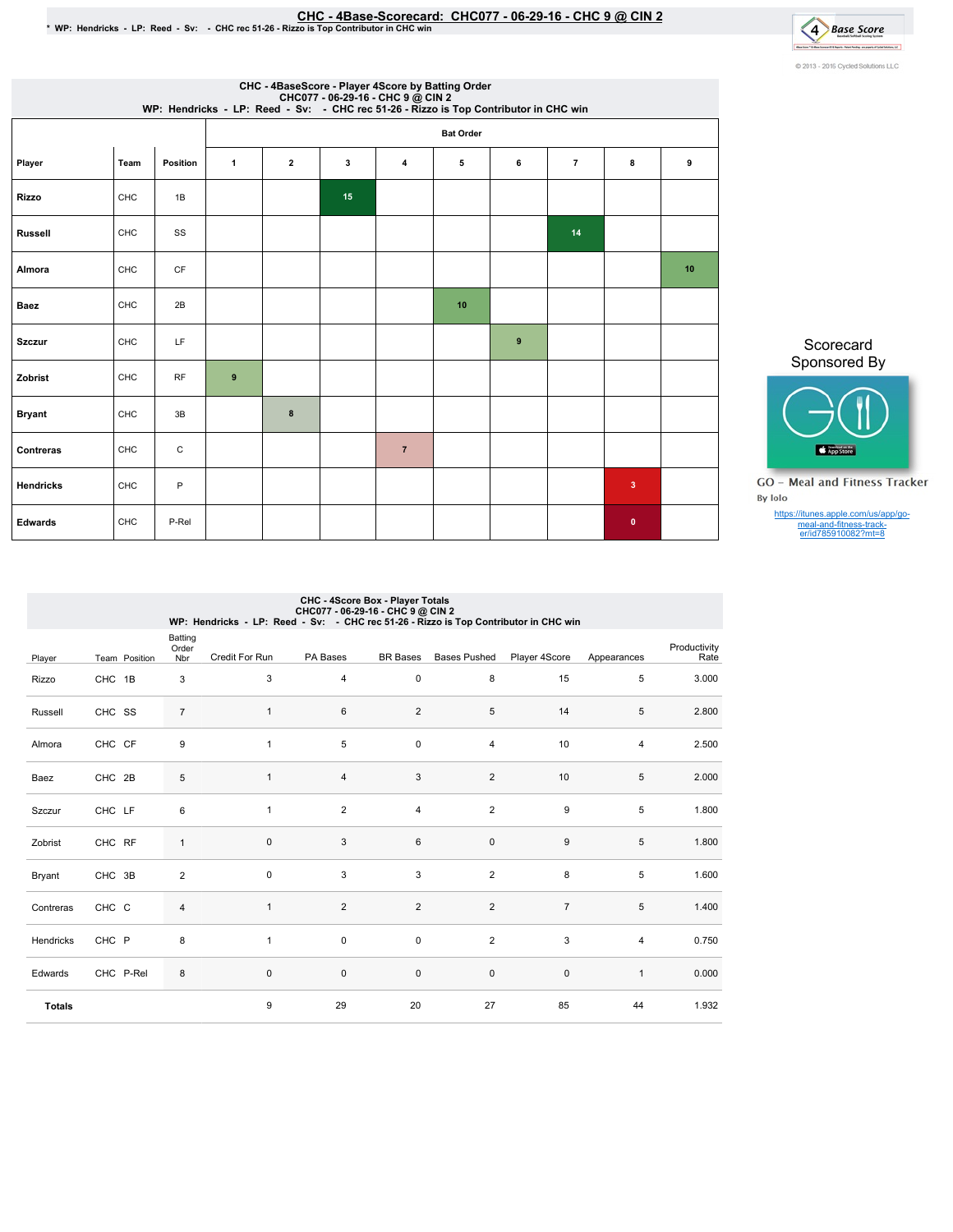

|                 |            |              | CHC077 - 06-29-16 - CHC 9 @ CIN 2<br>WP: Hendricks - LP: Reed - Sv: - CHC rec 51-26 - Rizzo is Top Contributor in CHC win |                |   |   | CIN - 4BaseScore - Player 4Score by Batting Order |   |                |           |                |
|-----------------|------------|--------------|---------------------------------------------------------------------------------------------------------------------------|----------------|---|---|---------------------------------------------------|---|----------------|-----------|----------------|
|                 |            |              |                                                                                                                           |                |   |   | <b>Bat Order</b>                                  |   |                |           |                |
| Player          | Team       | Position     | $\mathbf{1}$                                                                                                              | $\overline{2}$ | 3 | 4 | 5                                                 | 6 | $\overline{7}$ | 8         | 9              |
| <b>Duvall</b>   | <b>CIN</b> | LF           |                                                                                                                           |                |   |   | 10 <sub>1</sub>                                   |   |                |           |                |
| <b>Barnhart</b> | <b>CIN</b> | $\mathtt{C}$ |                                                                                                                           |                |   |   |                                                   |   |                | ${\bf 5}$ |                |
| <b>Bruce</b>    | <b>CIN</b> | <b>RF</b>    |                                                                                                                           |                |   | 5 |                                                   |   |                |           |                |
| <b>Suarez</b>   | <b>CIN</b> | 3B           |                                                                                                                           |                |   |   |                                                   | 5 |                |           |                |
| Votto           | <b>CIN</b> | 1B           |                                                                                                                           | $\overline{4}$ |   |   |                                                   |   |                |           |                |
| <b>Phillips</b> | <b>CIN</b> | 2B           |                                                                                                                           |                | 3 |   |                                                   |   |                |           |                |
| Cozart          | <b>CIN</b> | PH           |                                                                                                                           |                |   |   |                                                   |   |                |           | $\overline{2}$ |
| Peraza          | <b>CIN</b> | SS           |                                                                                                                           |                |   |   |                                                   |   | $\overline{1}$ |           |                |
| Cabrera         | <b>CIN</b> | PH           |                                                                                                                           |                |   |   |                                                   |   | $\mathbf{0}$   |           |                |
| De Jesus        | <b>CIN</b> | SS-Dsub      |                                                                                                                           |                |   |   |                                                   |   |                |           | $\bullet$      |
| Holt            | <b>CIN</b> | CF           | $\pmb{0}$                                                                                                                 |                |   |   |                                                   |   |                |           |                |
| Reed            | <b>CIN</b> | P            |                                                                                                                           |                |   |   |                                                   |   |                |           | $\bullet$      |

Scorecard Sponsored By

https://itunes.apple.com/us/app/go-meal-and-fitness-track-er/id785910082?mt=8

|               |            |               |                         | WP: Hendricks - LP: Reed - Sv: - CHC rec 51-26 - Rizzo is Top Contributor in CHC win | CHC077 - 06-29-16 - CHC 9 @ CIN 2 | CIN - 4Score Box - Player Totals |                     |                |                |                      |
|---------------|------------|---------------|-------------------------|--------------------------------------------------------------------------------------|-----------------------------------|----------------------------------|---------------------|----------------|----------------|----------------------|
| Player        |            | Team Position | Batting<br>Order<br>Nbr | Credit For Run                                                                       | PA Bases                          | <b>BR</b> Bases                  | <b>Bases Pushed</b> | Player 4Score  | Appearances    | Productivity<br>Rate |
| Duvall        | CIN LF     |               | 5                       | $\mathbf{1}$                                                                         | 6                                 | $-1$                             | $\overline{4}$      | 10             | $\overline{4}$ | 2.500                |
| Barnhart      | <b>CIN</b> | $\mathsf{C}$  | 8                       | $\mathbf 0$                                                                          | 3                                 | 0                                | $\overline{2}$      | $\,$ 5 $\,$    | $\overline{4}$ | 1.250                |
| <b>Bruce</b>  | <b>CIN</b> | <b>RF</b>     | 4                       | 0                                                                                    | 3                                 | $\mathbf{1}$                     | 1                   | 5              | 4              | 1.250                |
| Suarez        | <b>CIN</b> | 3B            | 6                       | $\pmb{0}$                                                                            | $\mathbf{1}$                      | 3                                | $\mathbf{1}$        | $\,$ 5 $\,$    | $\overline{4}$ | 1.250                |
| Votto         | <b>CIN</b> | 1B            | $\overline{2}$          | $\pmb{0}$                                                                            | 4                                 | 0                                | $\pmb{0}$           | $\overline{4}$ | 5              | 0.800                |
| Phillips      | <b>CIN</b> | 2B            | 3                       | $\pmb{0}$                                                                            | $\mathbf{1}$                      | $\mathbf{1}$                     | $\mathbf{1}$        | 3              | $\overline{4}$ | 0.750                |
| Cozart        | <b>CIN</b> | PH            | 9                       | $\mathbf{1}$                                                                         | $\mathbf 0$                       | 0                                | 1                   | $\overline{2}$ | $\mathbf{1}$   | 2.000                |
| Peraza        | <b>CIN</b> | SS            | $\overline{7}$          | $\pmb{0}$                                                                            | $\mathbf{1}$                      | 0                                | $\mathbf 0$         | $\mathbf{1}$   | 3              | 0.333                |
| Cabrera       | <b>CIN</b> | PH            | $\overline{7}$          | $\mathbf 0$                                                                          | $\mathbf 0$                       | 0                                | $\mathbf 0$         | $\mathbf 0$    | $\mathbf{1}$   | 0.000                |
| De Jesus      |            | CIN SS-Dsub   | 9                       | 0                                                                                    | 0                                 | 0                                | $\pmb{0}$           | $\pmb{0}$      | $\overline{2}$ | 0.000                |
| Holt          | <b>CIN</b> | CF            | $\mathbf{1}$            | $\pmb{0}$                                                                            | $\mathbf 0$                       | 0                                | $\mathbf 0$         | $\mathbf 0$    | 5              | 0.000                |
| Reed          | <b>CIN</b> | $\mathsf{P}$  | 9                       | $\pmb{0}$                                                                            | 0                                 | 0                                | $\pmb{0}$           | $\pmb{0}$      | $\mathbf{1}$   | 0.000                |
| <b>Totals</b> |            |               |                         | $\overline{2}$                                                                       | 19                                | 4                                | 10                  | 35             | 38             | 0.921                |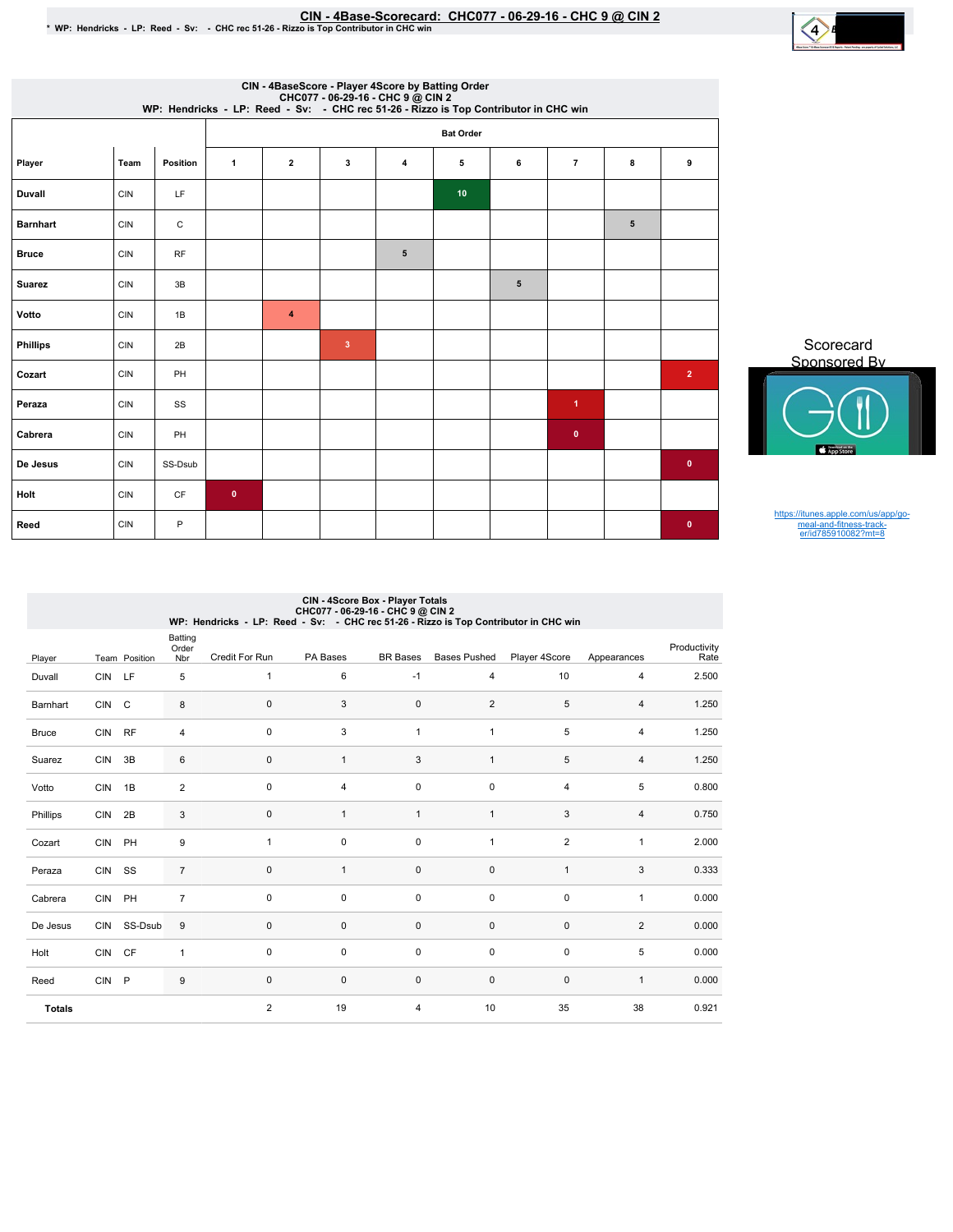|                           | Detail by Bat Order/Player<br><b>LOBStatus</b><br>Credit For Run<br><b>Bat Order</b><br>Player<br>Play Text<br>PA Bases<br>Player 4Score<br>Inning<br><b>BR</b> Bases<br><b>Bases Pushed</b> |                    |                             |                      |                                  |                                       |                            |                                       |                                       |  |  |  |  |
|---------------------------|----------------------------------------------------------------------------------------------------------------------------------------------------------------------------------------------|--------------------|-----------------------------|----------------------|----------------------------------|---------------------------------------|----------------------------|---------------------------------------|---------------------------------------|--|--|--|--|
|                           |                                                                                                                                                                                              |                    |                             |                      |                                  |                                       |                            |                                       |                                       |  |  |  |  |
|                           |                                                                                                                                                                                              | 01                 | 1.Single                    |                      | $\mathbb O$                      | $\mathbf{1}$                          | $\,3$                      | $\mathsf{O}\xspace$                   | 4                                     |  |  |  |  |
|                           |                                                                                                                                                                                              | 03                 | 8.Single                    |                      | $\mathbf 0$                      | $\mathbf{1}$                          | $\,$ 3 $\,$                | $\mathsf 0$                           | $\overline{4}$                        |  |  |  |  |
| $\mathbf{1}$              | Zobrist                                                                                                                                                                                      | 04                 | 8                           |                      | $\mathbf 0$                      | $\mathsf{O}\xspace$                   | $\mathsf 0$                | $\mathsf{O}\xspace$                   | $\boldsymbol{0}$                      |  |  |  |  |
|                           |                                                                                                                                                                                              | 06                 | Walk                        | Left on 1st          | $\mathbf 0$                      | $\mathbf{1}$                          | $\mathsf 0$                | $\mathsf{O}\xspace$                   | $\mathbf{1}$                          |  |  |  |  |
|                           |                                                                                                                                                                                              | 07                 | $5-3$                       |                      | $\mathbf 0$                      | $\mathsf{O}\xspace$                   | $\mathsf 0$                | $\mathsf{O}\xspace$                   | $\mathsf{0}$                          |  |  |  |  |
|                           |                                                                                                                                                                                              |                    |                             | <b>Player Totals</b> | $\underline{0}$                  | $\overline{3}$                        | $\underline{6}$            | $\underline{0}$                       | $\overline{\partial}$                 |  |  |  |  |
|                           |                                                                                                                                                                                              | 01                 | 8.Single                    |                      | $\mathbf 0$                      | $\mathbf{1}$                          | 3                          | $\mathbf 2$                           | $\,$ 6 $\,$                           |  |  |  |  |
|                           |                                                                                                                                                                                              | 03                 | Κ                           |                      | $\boldsymbol{0}$                 | $\mathsf{O}\xspace$                   | $\mathsf 0$                | $\mathsf{O}\xspace$                   | $\mathsf 0$                           |  |  |  |  |
| $\overline{2}$            | <b>Bryant</b>                                                                                                                                                                                | 04                 | 5.Single                    | Left on 1st          | $\mathbf 0$                      | $\mathbf{1}$                          | $\mathsf{O}\xspace$        | $\mathsf{O}\xspace$                   | $\mathbf{1}$                          |  |  |  |  |
|                           |                                                                                                                                                                                              | 06                 | Κ                           |                      | $\mathbf 0$                      | $\mathsf{O}\xspace$                   | $\mathsf 0$                | $\mathsf{O}\xspace$                   | $\mathsf{O}\xspace$                   |  |  |  |  |
|                           |                                                                                                                                                                                              | 08                 | HBP +DP'd-4-6-3             |                      | $\mathbf 0$                      | $\mathbf{1}$                          | $\mathsf 0$                | $\mathsf{O}\xspace$                   | $\mathbf{1}$                          |  |  |  |  |
|                           |                                                                                                                                                                                              |                    |                             | <b>Player Totals</b> | $\underline{0}$                  | $\underline{3}$                       | $\overline{3}$             | $\underline{2}$                       | $\underline{8}$                       |  |  |  |  |
|                           |                                                                                                                                                                                              | 01                 | .HomeRun L-CF (InThePar     |                      | $\sqrt{3}$                       | $\sqrt{4}$                            | $\mathsf 0$                | $\,8\,$                               | 15                                    |  |  |  |  |
|                           |                                                                                                                                                                                              | 03                 | Κ                           |                      | $\mathbf 0$                      | $\mathsf{O}\xspace$                   | $\mathsf{O}\xspace$        | $\mathbf 0$                           | $\mathsf{O}\xspace$                   |  |  |  |  |
| $\ensuremath{\mathsf{3}}$ | Rizzo                                                                                                                                                                                        | 04                 | 8                           |                      | $\mathbf 0$                      | $\mathsf{O}\xspace$                   | $\mathsf 0$                | $\mathsf{O}\xspace$                   | $\mathsf{O}\xspace$                   |  |  |  |  |
|                           |                                                                                                                                                                                              | 06                 | $4 - 3$                     |                      | $\mathbf 0$                      | $\mathsf{O}\xspace$                   | $\mathsf 0$                | $\mathsf{O}\xspace$                   | $\mathsf{O}\xspace$                   |  |  |  |  |
|                           |                                                                                                                                                                                              | 08                 | Κ                           |                      | $\mathbf 0$                      | $\mathsf{O}\xspace$                   | $\mathsf{O}\xspace$        | $\mathsf{O}\xspace$                   | $\mathsf{O}\xspace$                   |  |  |  |  |
|                           |                                                                                                                                                                                              |                    |                             | <b>Player Totals</b> | $\overline{3}$                   | $\overline{4}$                        | $\underline{0}$            | $\underline{8}$                       | 15                                    |  |  |  |  |
|                           |                                                                                                                                                                                              | 01                 | $6 - 3$                     |                      | $\boldsymbol{0}$                 | $\mathsf{O}\xspace$                   | $\mathsf 0$                | $\mathbf 0$                           | $\mathsf{O}\xspace$                   |  |  |  |  |
|                           |                                                                                                                                                                                              | 03                 | 8.Double                    |                      | $\overline{1}$                   | $\overline{c}$                        | $\sqrt{2}$                 | 3                                     | $\,8\,$                               |  |  |  |  |
| 4                         | Contreras                                                                                                                                                                                    | 05                 | $4 - 3$                     |                      | $\boldsymbol{0}$                 | $\mathsf{O}\xspace$                   | $\mathsf 0$                | $\mathsf{O}\xspace$                   | $\mathsf 0$                           |  |  |  |  |
|                           |                                                                                                                                                                                              | 07                 | 9                           |                      | $\mathbf 0$                      | $\mathsf{O}\xspace$                   | $\mathsf 0$                | $\mathsf 0$                           | $\mathsf 0$                           |  |  |  |  |
|                           |                                                                                                                                                                                              | 08                 | 4-6-3-DP                    |                      | $\mathbf 0$                      | $\mathsf{O}\xspace$                   | $\mathsf 0$                | $-1$                                  | $-1$                                  |  |  |  |  |
|                           |                                                                                                                                                                                              |                    |                             | <b>Player Totals</b> | $\overline{1}$                   | $\overline{2}$<br>$\mathsf{O}\xspace$ | $\underline{2}$            | $\underline{2}$                       | $\overline{1}$<br>$\mathsf{O}\xspace$ |  |  |  |  |
|                           |                                                                                                                                                                                              | 01                 | 9                           | Left on 1st          | $\boldsymbol{0}$<br>$\mathbf{1}$ | $\mathbf{1}$                          | $\mathsf 0$<br>$\mathsf 0$ | $\mathsf{O}\xspace$<br>$\overline{2}$ | $\sqrt{4}$                            |  |  |  |  |
|                           |                                                                                                                                                                                              | 03<br>05           | 8.Single<br>7.Single +2ndSB | Left on 2nd          | $\mathbf 0$                      | $\mathbf{1}$                          | $\mathbf{1}$               | $\mathsf{O}\xspace$                   | $\sqrt{2}$                            |  |  |  |  |
| 5                         | Baez                                                                                                                                                                                         |                    |                             |                      | $\mathbf 0$                      | $\overline{2}$                        | $\sqrt{2}$                 | $\mathsf{O}\xspace$                   | $\sqrt{4}$                            |  |  |  |  |
|                           |                                                                                                                                                                                              | 07<br>09           | 8.Double<br>Κ               |                      | $\mathbf 0$                      | $\mathsf{O}\xspace$                   | $\mathsf 0$                | $\mathsf{O}\xspace$                   | $\mathsf{O}\xspace$                   |  |  |  |  |
|                           |                                                                                                                                                                                              |                    |                             | <b>Player Totals</b> |                                  |                                       | $\underline{3}$            | $\underline{2}$                       | 10                                    |  |  |  |  |
|                           |                                                                                                                                                                                              | 01                 | 9                           |                      | $\overline{1}$<br>$\mathbf 0$    | $\overline{4}$<br>$\mathsf{O}\xspace$ | $\mathsf 0$                | $\mathsf{O}\xspace$                   | $\mathsf{O}\xspace$                   |  |  |  |  |
|                           |                                                                                                                                                                                              | 03                 | Κ                           |                      | 0                                | 0                                     | 0                          | 0                                     | $\boldsymbol{0}$                      |  |  |  |  |
|                           |                                                                                                                                                                                              | 05                 | $K - 2 - 3$                 |                      | $\mathsf 0$                      | $\mathbf 0$                           | $\mathsf 0$                | $\mathsf 0$                           | $\mathsf{O}\xspace$                   |  |  |  |  |
| 6                         | Szczur                                                                                                                                                                                       | 07                 | 8.Single +3rdPB             |                      | $\mathbf{1}$                     | $\mathbf{1}$                          | 3                          | 2                                     | $\overline{7}$                        |  |  |  |  |
|                           |                                                                                                                                                                                              | $09\,$             | Walk +2ndWP                 | Left on 2nd          | $\mathbb O$                      | $\mathbf{1}$                          | $\mathbf{1}$               | $\mathsf{O}\xspace$                   | $\sqrt{2}$                            |  |  |  |  |
|                           |                                                                                                                                                                                              |                    |                             | <b>Player Totals</b> | $\underline{1}$                  | $\overline{2}$                        | $\overline{4}$             | $\underline{2}$                       | $\underline{9}$                       |  |  |  |  |
|                           |                                                                                                                                                                                              | 02                 | $6 - 3$                     |                      | $\mathbf 0$                      | $\mathsf{O}\xspace$                   | $\mathsf 0$                | $\mathsf{O}\xspace$                   | $\mathsf{O}\xspace$                   |  |  |  |  |
|                           |                                                                                                                                                                                              | 04                 | .HomeRun L-CF               |                      | $\mathbf{1}$                     | 4                                     | $\mathsf{O}\xspace$        | $\overline{4}$                        | $\boldsymbol{9}$                      |  |  |  |  |
|                           |                                                                                                                                                                                              | 05                 | Walk (IBB)                  | Left on 1st          | $\,0\,$                          | $\mathbf{1}$                          | $\mathsf 0$                | $\mathbb O$                           | $\mathbf{1}$                          |  |  |  |  |
| $\overline{7}$            | Russell                                                                                                                                                                                      | 07                 | Walk +2ndPB                 | Left on 3rd          | $\boldsymbol{0}$                 | $\mathbf{1}$                          | $\sqrt{2}$                 | $\mathbf{1}$                          | $\overline{4}$                        |  |  |  |  |
|                           |                                                                                                                                                                                              | 09                 | $\,6\,$                     |                      | $\mathbf 0$                      | $\mathsf{O}\xspace$                   | $\mathsf 0$                | $\mathbf 0$                           | $\mathsf{O}\xspace$                   |  |  |  |  |
|                           |                                                                                                                                                                                              |                    |                             | <b>Player Totals</b> | $\underline{\mathbf{1}}$         | $\underline{6}$                       | $\underline{2}$            | $\overline{5}$                        | 14                                    |  |  |  |  |
|                           |                                                                                                                                                                                              | 02                 | Κ                           |                      | $\mathbb O$                      | $\mathsf{O}\xspace$                   | 0                          | $\mathbb O$                           | $\mathsf{O}\xspace$                   |  |  |  |  |
|                           |                                                                                                                                                                                              | 04                 | $2 - 3$                     |                      | $\mathbf 0$                      | $\mathsf{O}\xspace$                   | $\mathsf 0$                | $\mathbb O$                           | $\mathsf{O}\xspace$                   |  |  |  |  |
|                           | Hendricks                                                                                                                                                                                    | 05                 | $\sf K$                     |                      | $\mathbb O$                      | $\mathsf{O}\xspace$                   | $\mathsf 0$                | $\mathbf 0$                           | $\mathsf{0}$                          |  |  |  |  |
| $\bf 8$                   |                                                                                                                                                                                              | 07                 | 1-3-SacBunt                 |                      | $\mathbf{1}$                     | $\mathsf{O}\xspace$                   | $\mathsf 0$                | $\overline{c}$                        | $\ensuremath{\mathsf{3}}$             |  |  |  |  |
|                           |                                                                                                                                                                                              |                    |                             | <b>Player Totals</b> | $\overline{1}$                   | $\underline{0}$                       | $\underline{0}$            | $\underline{2}$                       | $\overline{3}$                        |  |  |  |  |
|                           |                                                                                                                                                                                              | 09                 | $\sf K$                     |                      | $\mathbb O$                      | $\mathsf{O}\xspace$                   | $\mathsf{O}\xspace$        | $\mathsf{O}\xspace$                   | $\overline{\mathbf{0}}$               |  |  |  |  |
|                           | Edwards                                                                                                                                                                                      |                    |                             | <b>Player Totals</b> | $\underline{0}$                  | $\underline{0}$                       | $\underline{0}$            | $\underline{0}$                       | $\underline{0}$                       |  |  |  |  |
|                           |                                                                                                                                                                                              | 02                 | $\sf K$                     |                      | $\mathbf 0$                      | $\mathsf{O}\xspace$                   | $\mathsf 0$                | $\mathsf{O}\xspace$                   | $\mathsf{O}\xspace$                   |  |  |  |  |
|                           |                                                                                                                                                                                              | 04                 | .HomeRun R-CF               |                      | $\mathbf{1}$                     | $\overline{4}$                        | $\mathsf 0$                | $\overline{4}$                        | $\boldsymbol{9}$                      |  |  |  |  |
| $\boldsymbol{9}$          | Almora                                                                                                                                                                                       | 06                 | $1 - 3$                     |                      | $\mathbb O$                      | $\mathsf{O}\xspace$                   | $\mathsf 0$                | $\mathbb O$                           | $\mathsf{O}\xspace$                   |  |  |  |  |
|                           |                                                                                                                                                                                              | $07\,$             | Walk                        | Left on 1st          | $\mathbf 0$                      | $\mathbf{1}$                          | $\mathsf 0$                | $\mathbb O$                           | $\mathbf{1}$                          |  |  |  |  |
|                           |                                                                                                                                                                                              |                    |                             | <b>Player Totals</b> | $\overline{1}$                   | $\underline{5}$                       | $\underline{0}$            | $\overline{4}$                        | $\frac{10}{85}$                       |  |  |  |  |
|                           |                                                                                                                                                                                              | <b>Grand Total</b> |                             |                      | $\underline{9}$                  | 29                                    | 20                         | 27                                    |                                       |  |  |  |  |

CHC - 4Base-Scorecard: CHC077 - 06-29-16 - CHC 9 @ CIN 2

\*WP:Hendricks-LP:Reed-Sv: -CHCrec51-26-RizzoisTopContributorinCHCwin